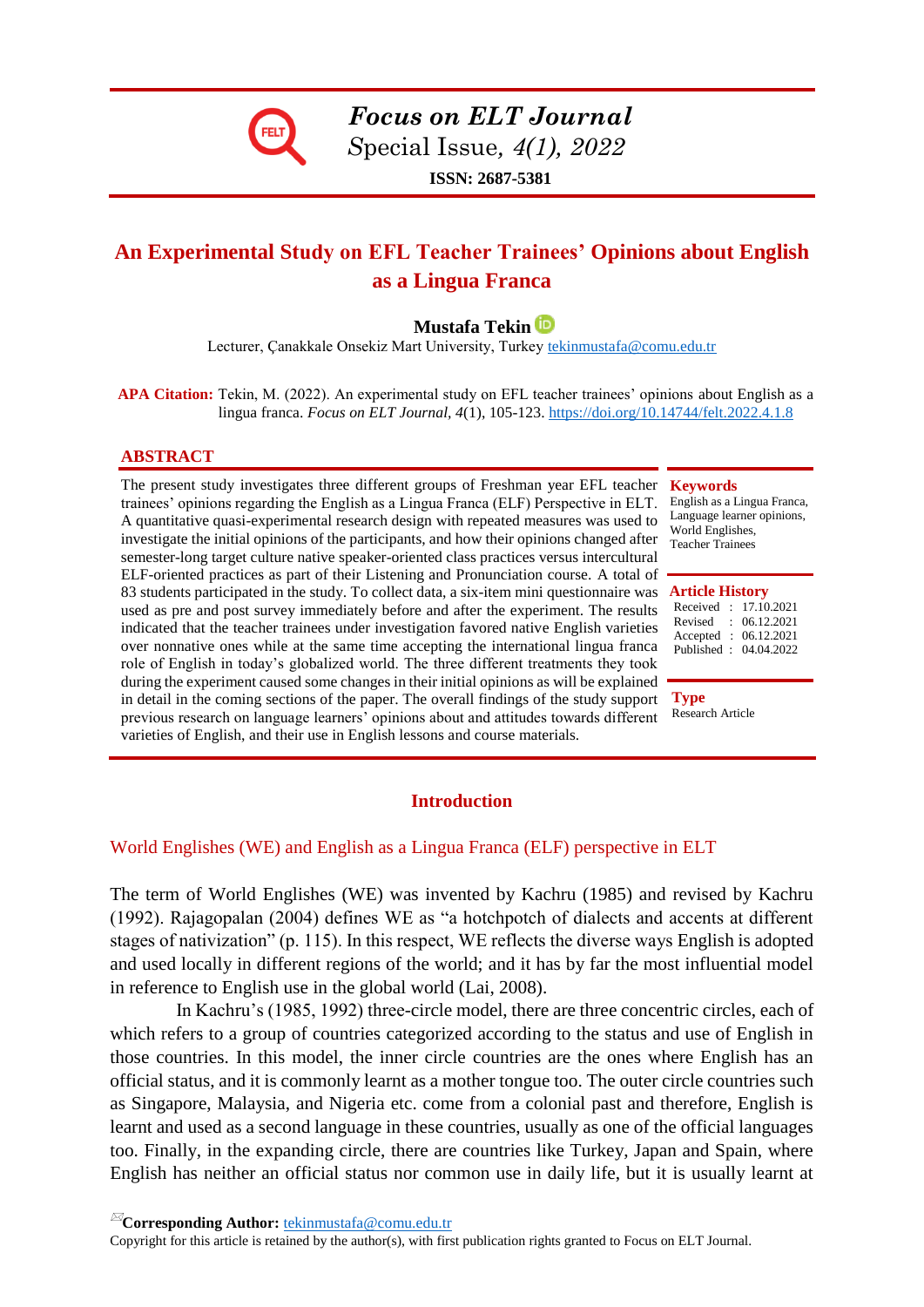schools as a foreign language for practical purposes (Bayyurt & Altinmakas, 2012). These countries do not have a colonial history unlike the ones in the outer circle.

Inspired by this early model of Kachruvian concentric circles, some scholars (e.g., Jenkins, 2002; Seidlhofer, 2004) have suggested the idea of English as a Lingua Franca perspective in ELT. Their main argument is that English, today, is an international language which is commonly and widely used for communication across national boundaries and cultures (Jenkins, 2002; McKay, 2003); and the majority of interactions in today's world do not conform to standardized grammar, lexical and pronunciation forms of English (Seidlhofer, 2004). ELF users acquire the language while at the same time using it in interactions (Canagarajah, 2007). This de facto situation raises the question of who the true owner of the English Language is (Widdowson, 2003), the answer of which, according to Crystal (2003) is that no one owns the English language in the new millennium because as he points out, English does not belong to any single national group in today's globalized world. In other words, everyone who speaks English owns it too (Jenkins, 2006). Besides, new English forms keep emerging in different parts of the world, particularly in eastern contexts (Kachru, 2005) like China, Singapore, etc. From this aspect, English as a Lingua Franca (ELF) "is simply the product of all those who use it in their daily interactions" (Schmitz, 2012, p. 261). In a later definition, Jenkins (2007) suggests that ELF is "…an emerging language that exists *in its own right* and is being described *in its own terms*" (p. 2) [emphasis original]. As Canagarajah (2007) argues, ELF may adopt a variety of forms that change in accordance with different contexts and speakers. Similarly, Suzuki (2010) suggests that nonnative English varieties has a rather "dynamic and hybrid nature" (p. 146).

#### Implications of the ELF perspective for ELT

There has been an increasing level of interest on the pedagogical implications of ELF research (Galloway & Rose, 2014; Matsuda & Friedrich, 2011). Besides, there is a growing body of research which investigates the integration of a more ELF-informed (e.g., Galloway, 2013; Seidlhofer, 2011, 2013) and ELF-aware (e.g., Bayyurt & Altinmakas, 2012) perspective into ELT practices. The ELF perspective can contribute positively to the spread of English language because "those who opt for ELF … are free of linguistic and cultural imposition from outside and may be more motivated to learn the language" (Schmitz, 2012, p. 279); because Standard English is only one minority variety of contemporary English (Ling, 2008). From this aspect, emphasizing standardized native varieties as the only acceptable forms of English has a negative effect on the self-confidence of language learners (Farrell & Martin, 2009; Matsuda, 2003; Matsumoto, 2011). Therefore, researchers like Erling (2005) and Bayyurt and Altinmakas, (2012) call for a change in current ELT practices in the direction of their being more inclusive of nonnative varieties of English. Bayyurt and Sifakis (2013) suggest an ELFaware approach to English as a Foreign Language (EFL) teacher education in order to make teacher candidates more aware of and knowledgeable about the ELF perspective. The ELFinformed pedagogy (see Jenkins, 2012; Seidlhofer, 2011, 2013) is to be achieved mainly through exposure to English varieties; and the transformative ELF-aware teacher education as suggested by Bayyurt and Sifakis (2013) is the recent promising implication of the ELF perspective for ELT. However, as Seidlhofer (2013) suggest, more research is needed, especially on how ELF communications are achieved in real life to implement ELF-informed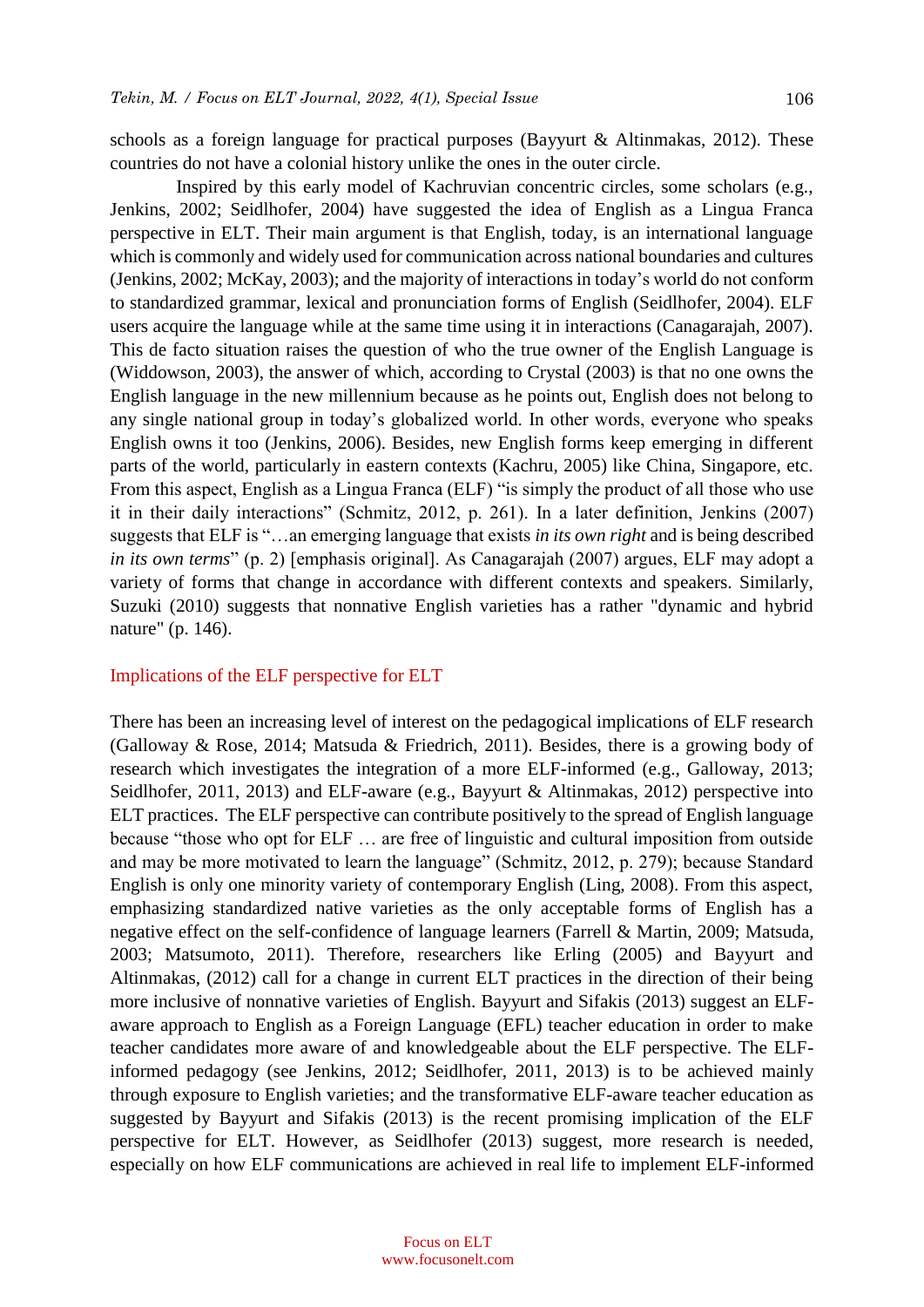and ELF-aware pedagogies in the language classroom.

#### A general look at ELF research on learner attitudes

An investigation into the literature reveals that language learners' attitudes towards English varieties have also been a major area of interest in ELF research. Research on learner attitudes shows that many language learners still prefer a native spoken variety (General American or Received Pronunciation) of English as a reference point and model for their pronunciation skills (e.g., Bayyurt & Altinmakas, 2012; Zhang, 2005). Besides, the majority of language learners believe that the main purpose of learning English is to use it for communication with native speakers, and they usually stick to this belief (Jenkins, 2007) even after they become aware of the ELF perspective (Csizér & Kontra, 2012). Similarly, Ke and Cahyani (2014) emphasize the low speed of change in learners' beliefs.

In an earlier study, Prodromou (1992) found that 75% of the participants preferred British English whereas only 18% opted for the standard American variety as a model for themselves. Timmis (2002), similarly, revealed that language learners still prefer native Englishes as the only models for their language learning. In Friedrich's (2002) study, when the participants were called to name an English variety, only British and American Englishes were mentioned, pointing to a lack of awareness regarding the other varieties.

In Jenkins' (2007) study on the beliefs and attitudes of nonnative and native speakers of English, the participants similarly preserved their initial feelings that they themselves and their students would rather learn the native speaker phonology than ELF. Similarly, Lai's (2008) study revealed that language teachers in Taiwan had difficulties in following an ELF-informed pedagogy in their classes, due to the dilemma they face between the desire from language learners to achieve native-like proficiency in the target language on one hand, and the requirements of the ELF perspective on the other.

In Suzuki's (2010) qualitative study, none of the participants accepted L2 varieties as equal to American or British English even after they understood the importance of different English varieties. Pishghadam and Fahimeh's (2011) study, similarly revealed that most Iranian teachers considered American English as the best standard form of English for teaching; and they added that using precious class time to teach and learn nonnative Englishes would be quite unnecessary.

In Galloway's (2013) study, the participants had more positive attitudes towards native varieties of English than nonnative ones. Their attitudes did not change significantly after voluntary exposure to spoken English varieties from all three circles of Kachru (1985, 1992). According to Galloway, there are a number of different factors that influence learner attitudes, some of which are existing stereotypes about nonnative accents and familiarity with native English accents.

When we look at the Turkish context, we see a very similar picture. Based on the findings of a small-scale study conducted in a foreign language teacher education department of a Turkish university, Coşkun (2011) reports that the majority of English teacher candidates hold the belief that pronunciation classes are successful to the level they help them become as native-like as possible. Bayyurt and Altinmakas' (2012) study, similarly, reveals that language learners at the English language and literature department of a Turkish private university initially report target culture and native varieties-oriented perspectives to ELT. They however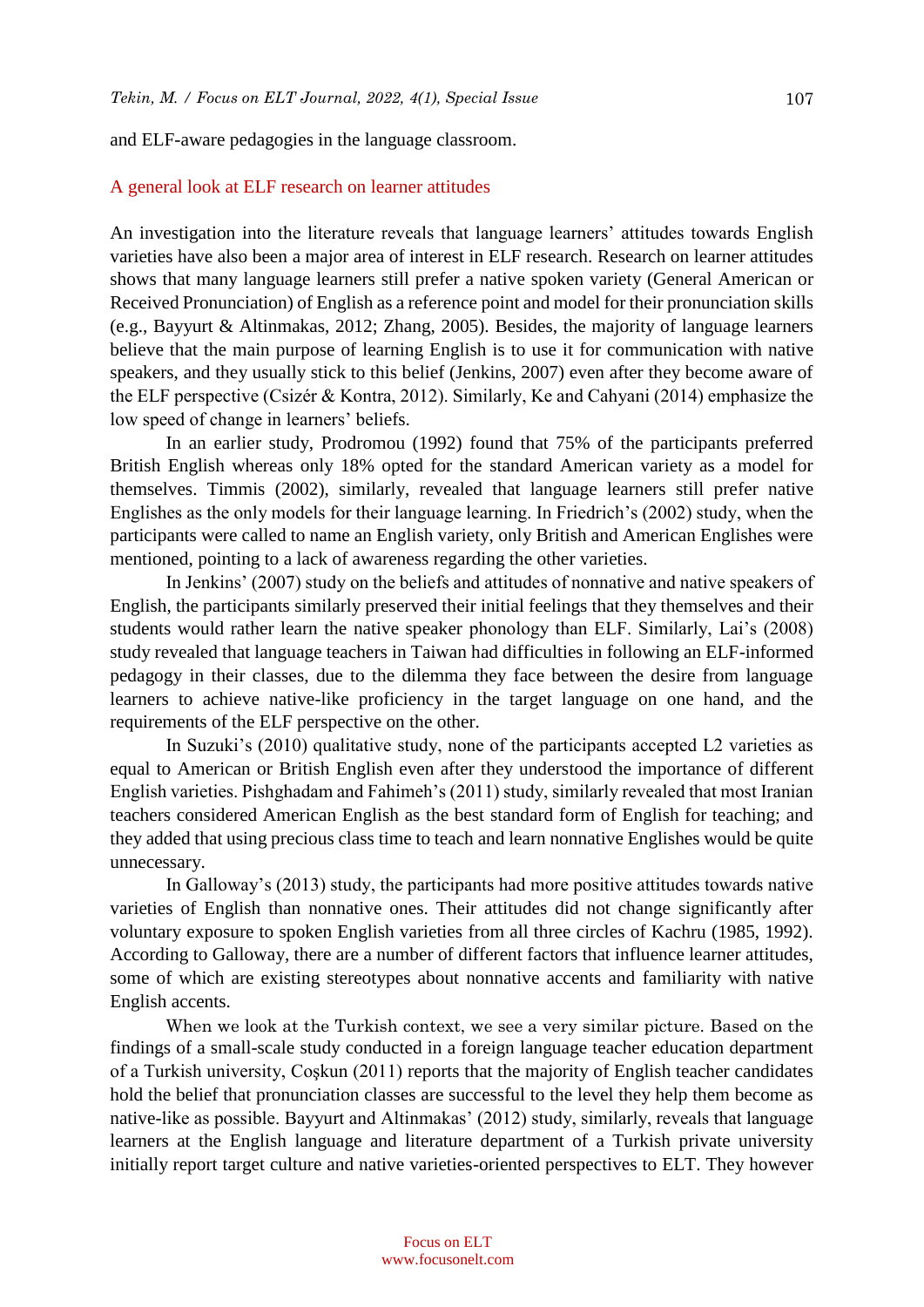change their initial perspectives after EIL awareness raising activities and ELF-aware practices in a semester-long oral communications class. Kaypak and Ortaçtepe (2014) found, similarly, that Turkish language learners prefer native English varieties over nonnative ones. According to Kaypak and Ortaçtepe, the main problem with Turkish ELT seems to be that English in the Turkish context is still seen as an inner-circle language. Teachers show these countries as rolemodels (Bayyurt, 2006), and course materials are still overpopulated with images reflecting the cultures and lifestyles of these countries (Dogançay-Aktuna, 2005).

To sum up, previous research on attitudes towards English varieties almost unanimously reveals the superiority of native Englishes over nonnative ones in the eyes of language learners (e.g., Abeywickrama, 2013; Bayyurt & Altinmakas, 2012; Kaypak & Ortaçtepe, 2014; Ke & Cahyani, 2014; Kuo, 2006; Timmis, 2002). Nevertheless, language learners can still benefit from ELF-aware practices to be more aware and appreciate of linguistic diversity, as Galloway (2013), and Bayyurt and Altinmakas (2012) suggest. In Ke and Cahyani's study (2014), for example, the participants became more aware and tolerant of different English varieties, and they developed an understanding about that inner circle norms might not be relevant in intercultural settings. Similarly, the participants of Bayyurt and Altinmakas' (2012) study benefited positively from ELF-aware practices in an L2 oral communications class. Similarly, Friedrich (2002) and Kaypak and Ortaçtepe (2014) draw attention to the importance of familiarity with ELF as an important step forward to the implementation of an ELF-informed pedagogy in English lessons. In other words, language learners should be exposed to English varieties (Galloway, 2013; Matsuda & Friedrich, 2011; Uygun, 2012) to be more efficiently prepared for global English use in intercultural settings. Besides, Seidlhofer (2004) suggests that it should be a primary concern for teacher educators to raise language teacher candidates' awareness regarding the ELF perspective, so that they can take better decisions in the light of this new perspective about which cultures and English varieties to include in English lessons. In this respect, the present study was conducted to find out about any attitudinal changes in EFL teacher trainees after exposure to and active involvement in intercultural ELF practices. More specifically the study investigates the following two research questions:

Research Question 1: What are Freshman Year EFL teacher trainees' initial opinions about the global role of English, and English as a Lingua Franca Perspective in ELT?

Research Question 2: Would the participants' opinions change in any way after exposure to different listening passages and active involvement in different culture teaching practices as part of a semester-long experiment?

#### **The Study**

#### Setting and participants

A total of 83 freshman year students participated in the study at the ELT Department of Çanakkale Onsekiz Mart University. 63 of them were female and 20 were male. Some of the participants (*N=*34) had previously attended the prep class, but the majority of them (*N=*49) had become the students of the department in their first year. The study was conducted on three separate groups of students who had previously been placed in three sections of the course 'Listening and Pronunciation I', as Class 1/A (*N=*29), Class 1/B (*N=*28), and Class 1/C (*N=*26). All of the participants were within the 18-25 age-group.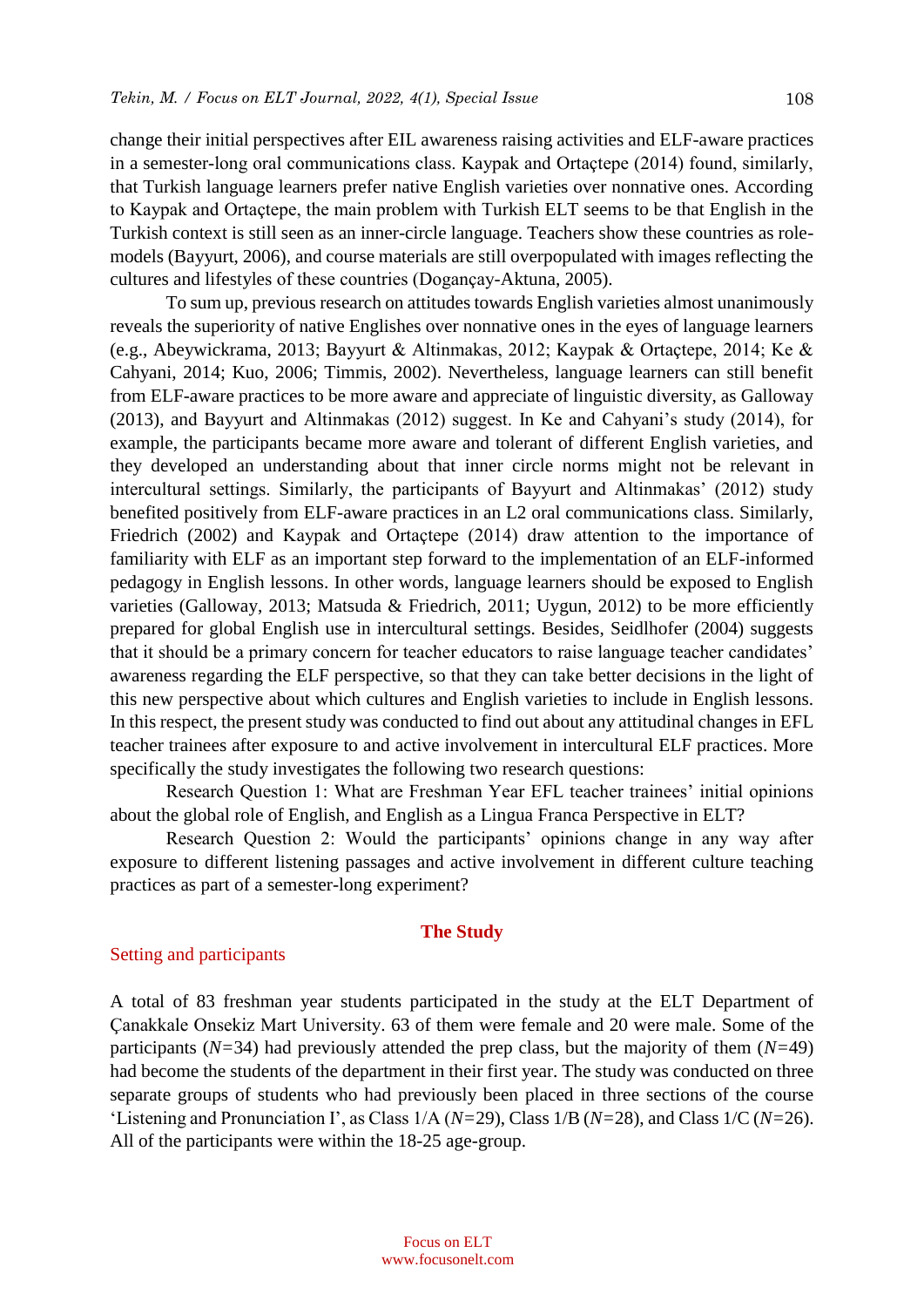#### **Instruments**

The data in this study were collected through a mini questionnaire, that is, English as a Lingua Franca Opinion Survey (ELFOS) which was adapted from Miyagi (2006). The initial version of the questionnaire contained 8 structured items and a number of open-ended questions. The first version was piloted on 120 students, and then went through certain revisions accordingly. The results from the piloted ELFOS are not reported here to save space. Due to problems caused by similar items in the initial version during the piloting stage, the total number of items in ELFOS was reduced to six in the revised version. Besides, the semi-structured and open-ended questions were removed from the survey for the sake of clarity and precision. All of the items were thereby ensured to be related to the current position of English in today's world, and the students' opinions about it.

The data collected through the pre/post ELFOS were analyzed through a number of parametric tests on SPSS for Windows, v.20. The data were first analyzed descriptively to get a better picture of each analysis and to notice any possible errors; and then they were checked for the normality of distribution as a prerequisite for parametric tests. Once it was ensured that there was normal distribution, parametric tests were administered. The results of these parametric analyses are discussed in the findings section of the paper.

#### Procedures

A quantitative quasi-experimental research design with repeated measures was used to collect the data, which were used for within-subjects and between-subjects comparisons. The quasiexperimental research design was chosen both for practical concerns, and also due to possible problems that might have resulted from distorting the existing groups and regrouping them for research purposes. The literature reveals the advantages of preserving the intact groups in terms of classroom dynamics (e.g., Hatch & Lazaraton, 1991).

The three groups of participants, which were the intact sections of the freshman ELT students, were assigned the roles of two experimental groups and one control group. Preparatory class attendance status of the participants was taken into consideration as a criterion to determine the control group. More specifically, one section of the course hosted the majority of the students who had previously attended the departmental prep class (*N=*29 out of 34), and it was assigned the role of control group (COG henceforth). The experimental groups, which were the culturalist group (CG henceforth) and interculturalist group (IG henceforth), were similar in terms of the number of students who had attended the prep class; that is the overwhelming majority of the experimental group students (*N=*44 out of 49) had not attended the prep class. Therefore, the assignment was made randomly between the experimental groups. To put it more clearly, the two sections of the course Listening and pronunciation I were assigned the roles of CG and IG in a random way. The students were informed about the course content and procedures at the beginning of the semester, and their written consent was taken. However, an ethics committee application was not made because it was not required when the study was conducted.

The two experimental groups took the semester-long native speaker/target culture oriented treatment (in the CG) versus ELF-informed/intercultural oriented treatment (in the IG). The control group (COG), on the other hand, did not take any culture-related instruction or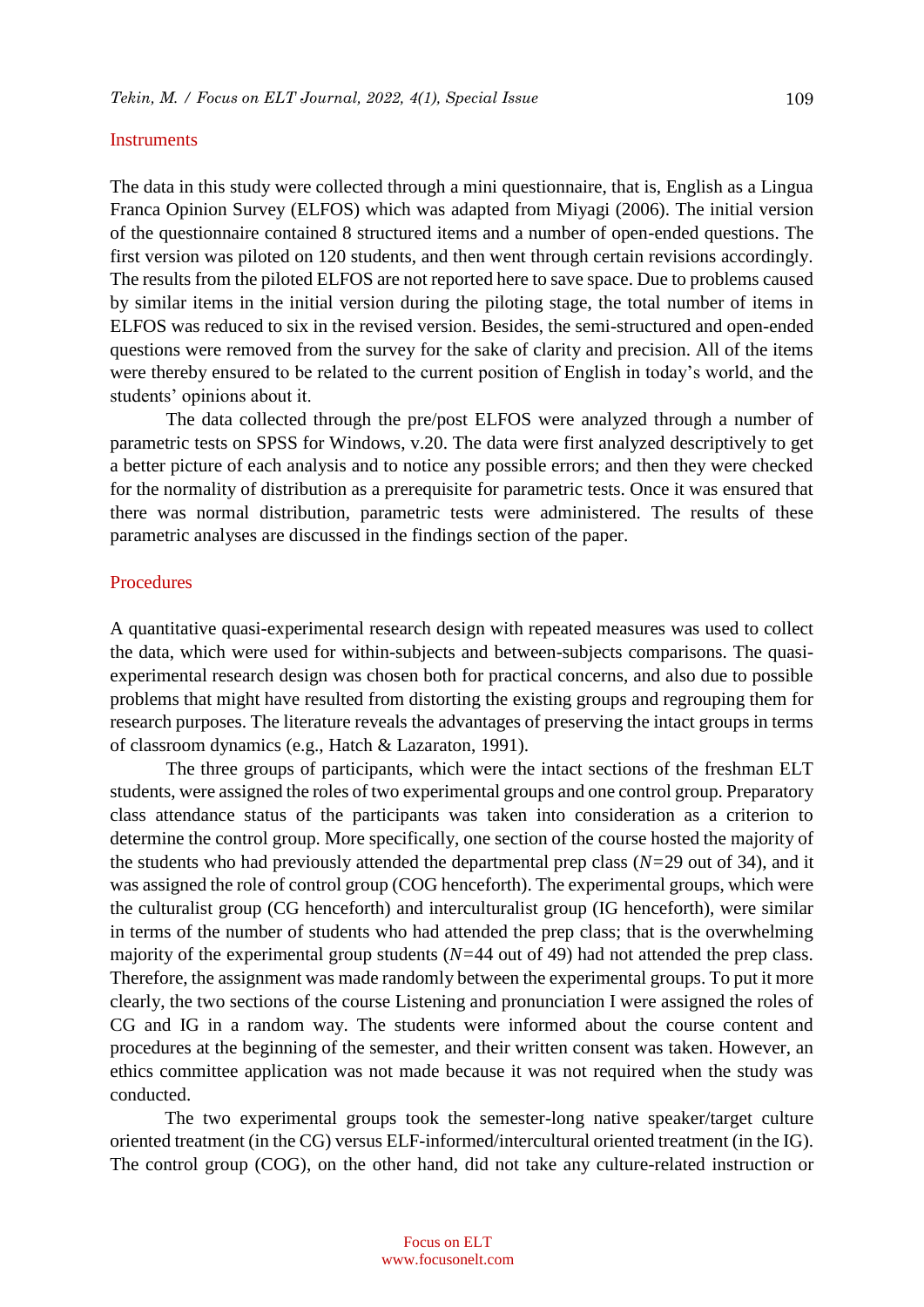listening practice but the students in this group were only exposed to English phonetics with inner circle norms. More specifically, they studied the phonetic rules of the Received Pronunciation (RP). ELFOS was administered twice as pre- and post- survey, that is immediately before the experiment and once more right after the experiment ended.

Each of the three groups met once a week for the 135-minute course session under the supervision of the researcher. In the IG, the instruction and materials were of intercultural nature. On the other hand, the activities in the CG followed the traditional facts-transmission orientated culture teaching procedures, which only focused on the cultures of inner circle countries, or the so-called target cultures. All in all, the activities were similar in both experimental groups on the surface level but they differed greatly in terms of their content, aim, and scope. As for the listening exercises, only native varieties were used in the CG, as it is usually the case in a traditional ELT classroom (see Doğançay-Aktuna, 2005). On the other hand, the participants in the IG were exposed to a number of both native and nonnative varieties through their specially prepared textbook. Listening exercises were altogether avoided in the COG. Table 1 displays the classroom procedures that were followed in the same way on each week of the intervention.

|                                                                | <b>Experimental Groups</b>                             |                    | Control Group                                                                                       |                    |  |
|----------------------------------------------------------------|--------------------------------------------------------|--------------------|-----------------------------------------------------------------------------------------------------|--------------------|--|
| Each weekly class<br>meeting of 11 total<br>intervention weeks | <b>Activity Type</b>                                   | Duration<br>(min.) | <b>Activity Type</b>                                                                                | Duration<br>(min.) |  |
|                                                                | Brainstorming on the culture topic<br>of the week      | $5-10$             |                                                                                                     |                    |  |
| 1st Session                                                    | Presentation on the culture topic<br>of the week       | $25 - 30$          | Lectures and exercises on<br>RP phonetics and rules of                                              |                    |  |
| $(60-65 \text{ minutes})$                                      | Whole class discussion about the<br>presentation       | $5-10$             | Standard British English<br>pronunciation                                                           | $60 - 65$          |  |
|                                                                | Focus group discussions on the<br>presented topic      | $10 - 15$          |                                                                                                     |                    |  |
| 15-minute break                                                |                                                        |                    |                                                                                                     |                    |  |
| 2nd Session<br>$(60-65 \text{ minutes})$                       | Various listening exercises and<br>related discussions | $60 - 65$          | Lectures and exercises on<br>RP phonetics and rules of<br>Standard British English<br>pronunciation | $60 - 65$          |  |

#### Table 1. *Weekly classroom procedures*

#### **Findings**

#### Tests of normality

When the distributions of the pre and post ELSOS scores were checked with the Kolmogorov-Smirnov and Shapiro-Wilk tests of normality, normal distribution was found at both measures under investigation (*p*>.05). Therefore, the data were available for the use of parametric tests. The results of the normality tests are displayed in Table 2.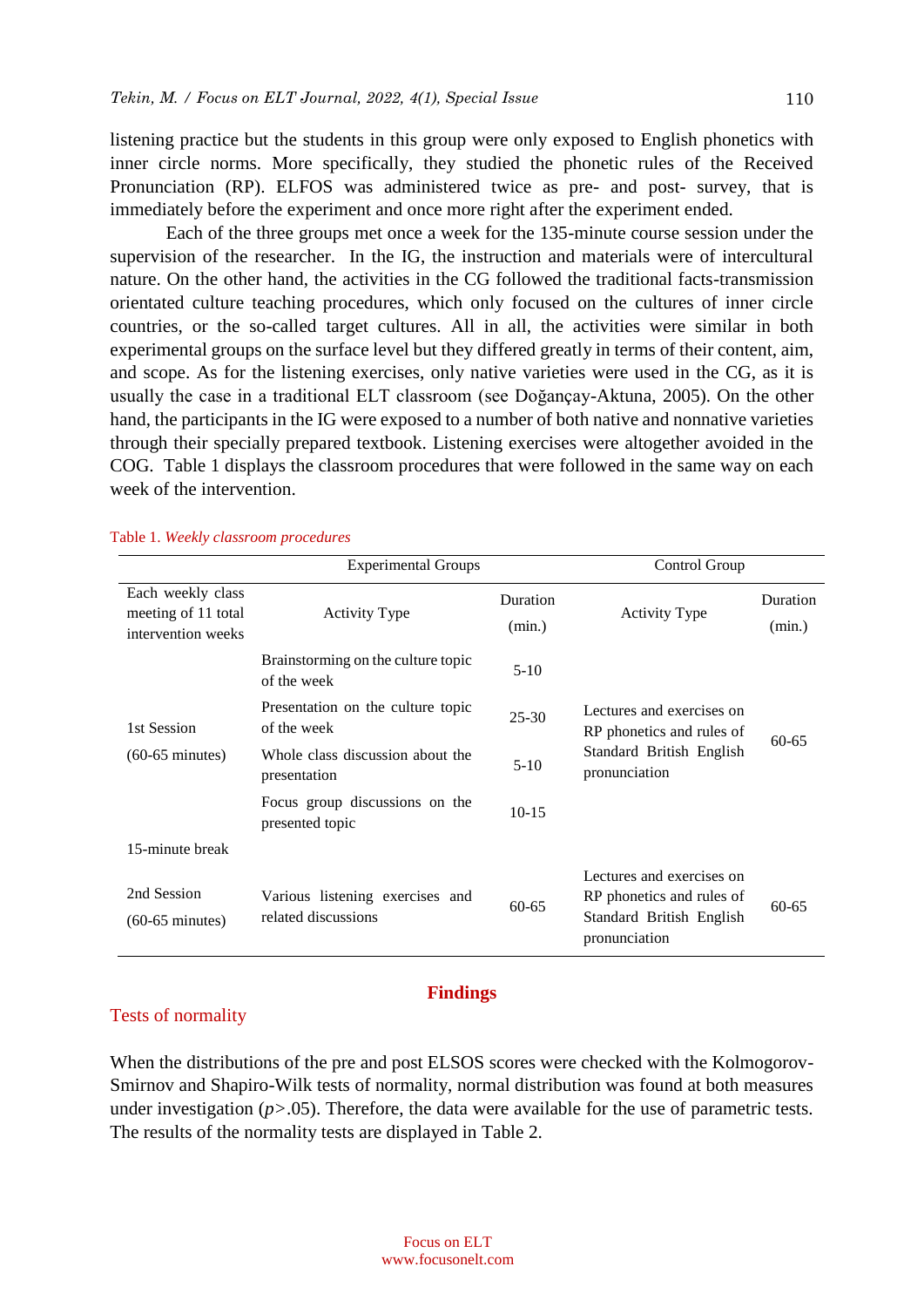|            | Kolmogorov-Smirnov |    | Shapiro-Wilk |                  |    |      |
|------------|--------------------|----|--------------|------------------|----|------|
|            | <b>Statistic</b>   | df |              | <b>Statistic</b> | df | p    |
| Pre ELFOS  | .051               | 83 | .200         | .980             | 83 | .236 |
| Post ELFOS | .060               | 83 | .200         | .983             | 83 | .358 |

Table 2. *Results of normality tests*

A one-way ANOVA on the pre-ELFOS did not indicate any statistical difference between the groups. In other words, the groups were thinking similarly on the ELFOS items in Time 1, that is before the experiment started. In the first part of this section, the participants' answers to the pre-ELFOS are given. Bar charts are provided in order to better visualize the results for easier reading. It is worth mentioning here that similar options in the ELFOS such as 'strongly agree' and 'agree' are presented as one option: 'agree' in the bar charts for better representation of the results.

#### Pre-ELFOS results

Research Question 1 is answered in this section: What are Freshman Year EFL teacher trainees' initial opinions about the global role of English, and English as a Lingua Franca Perspective in ELT? Descriptive statistics of the pre-ELFOS are provided in Table 3.

Table 3. Descriptive statistics of pre-ELFOS

| Item $#$ | Item                                                                                                                          | Mean | SD.  |
|----------|-------------------------------------------------------------------------------------------------------------------------------|------|------|
|          | English is an international common language                                                                                   | 2.96 | .18  |
| 2        | English only belongs to the nations who use it as their mother tongue (e.g.<br>England, America, Australia, New Zealand etc.) | 1.21 | .56. |
| 3        | As long as one gets the meaning across, how one speaks English does not matter.                                               | 2.07 | .90  |
| 4        | I would like to learn about nonnative English accents too as a part of the Listening<br>and Pronunciation course.             | 2.65 | .65  |
|          | I would like the lecturers in my department to use the native accents of English<br>while lecturing.                          | 2.53 | .65  |
| 6        | I would like to speak with a native accent of English.                                                                        | 2.91 | .38  |

For better illustration of the results, the findings are presented and discussed item by item, and under each item, a bar chart is provided in order to visualize the participants' opinions for easier reading of the findings.

Item 1: 'English is an international common language.'

When the participants were asked about the place of English in today's globalized world, 96.4% (*N=*80) agreed that English is an international common language whereas only 3,6% (*N=*3) disagreed with this statement. The results are displayed in Figure 1.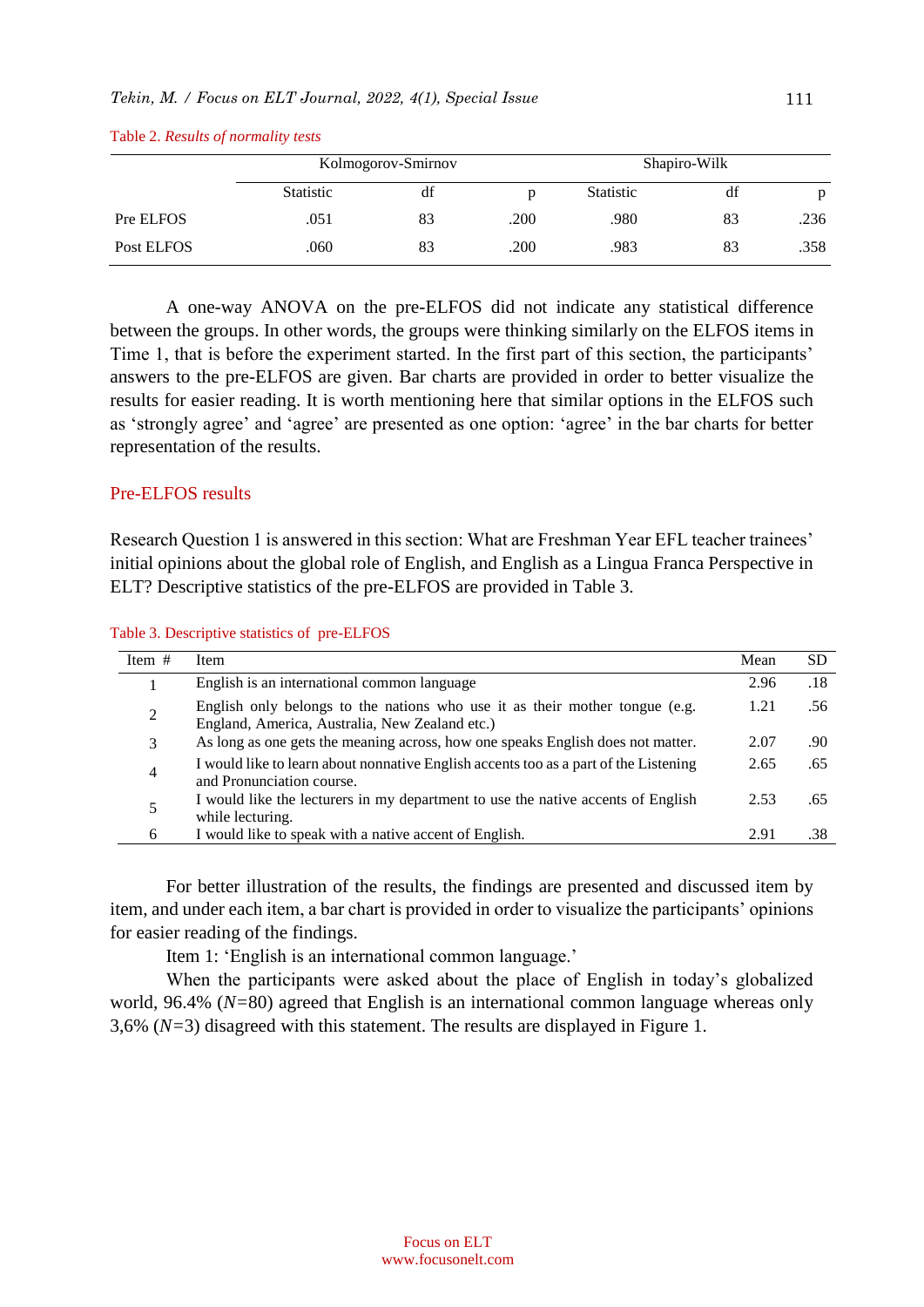

Figure 1. *Percentage bar chart for ELFOS Item 1*

This finding clearly indicates that the participants of this study are aware of the global lingua franca role that English plays in today's globalized word because the overwhelming majority of them perceive English as an international common language.

Item 2: 'English only belongs to the nations who use it as their mother tongue (e.g., England, America, Australia, New Zealand etc.)'

The percent of the replies to this item is given in Figure 2. Figure 2 indicates that the great majority of the participants (85.5%, *N*=71) disagree with the proposition that the native speakers of English are the only owners of the English language. On the other hand, only 7.2% (*N=*6) agree with this statement and the same number of the participants neither agree nor disagree with it.



Figure 2. *Percentage bar chart for ELFOS Item* 2

Based on the findings from the first two items, it would not be wrong to claim that the Turkish EFL teacher candidates who were the participants of this study were both aware of the changing role of English (see Item 1) and the implications of this change in terms of the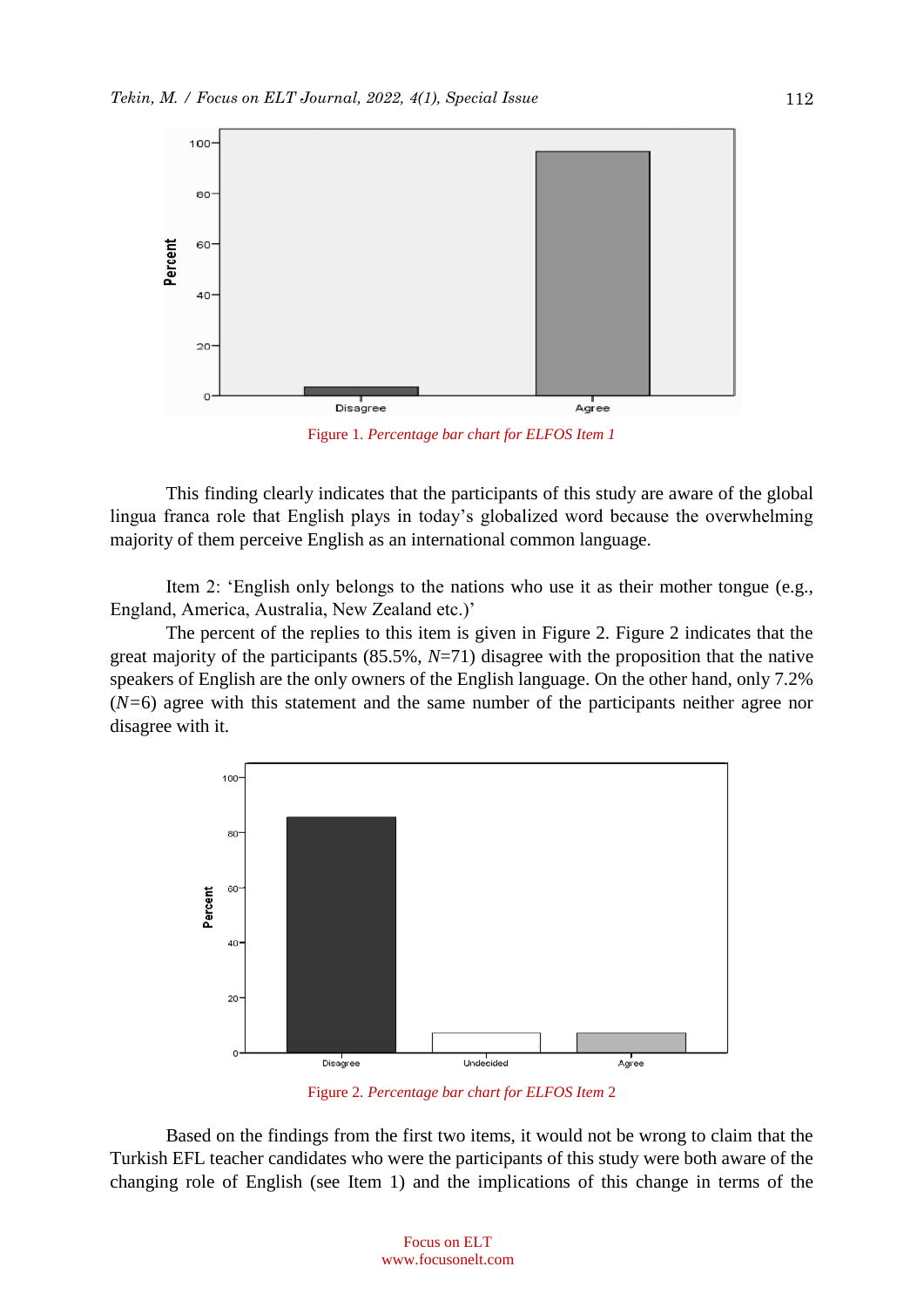ownership of English. To put it more clearly, they do not see the inner circle countries as the sole owners of the English language. These findings imply the participants have realized that English has gone much beyond the national boundaries of certain countries in order to become a global lingua franca in today's globalized world.

Item 3: 'As long as one gets the meaning across, how one speaks English does not matter.'

This statement was included in the ELFOS in order find out about the participants' priorities: that is, whether communication or oral accuracy comes first in their use of the English language. This particular item was expected to yield important data about the importance of the NS norms to the Turkish EFL teacher candidates under investigation. The results are given in Figure 3.



Figure 3. *Percentage bar chart for ELFOS Item 3*

As can be inferred from Figure 3, the Participants of the study are split into two in terms of their opinions regarding the priority of accuracy or communication (i.e., using the native speaker norms or being able to communicate in English no matter how). To put it more clearly, 44.6% (*N=*37) of the participants agree that it is important to be able to communicate in English, and also that as long as you can communicate with the other person, how you speak the language is not very important. On the other hand, nearly the same number of them (37.3%, *N=*31), disagree with this statement, and thereby prioritize accuracy over communication. 15 participants (18.1%) did not state any opinion on the issue.

According to these results, it would not be wrong to claim that the participants are split in half regarding Item 3 of the ELFOS. In other words, they have differing ideas about the importance of accuracy over communication or vice versa. More specifically, approximately half of the participants prioritize accuracy, and the other half communication before the experiment.

Item 4: 'I would like to learn about nonnative English accents too as a part of the Listening and Pronunciation course.'

The results of Item 4 are presented in Figure 4.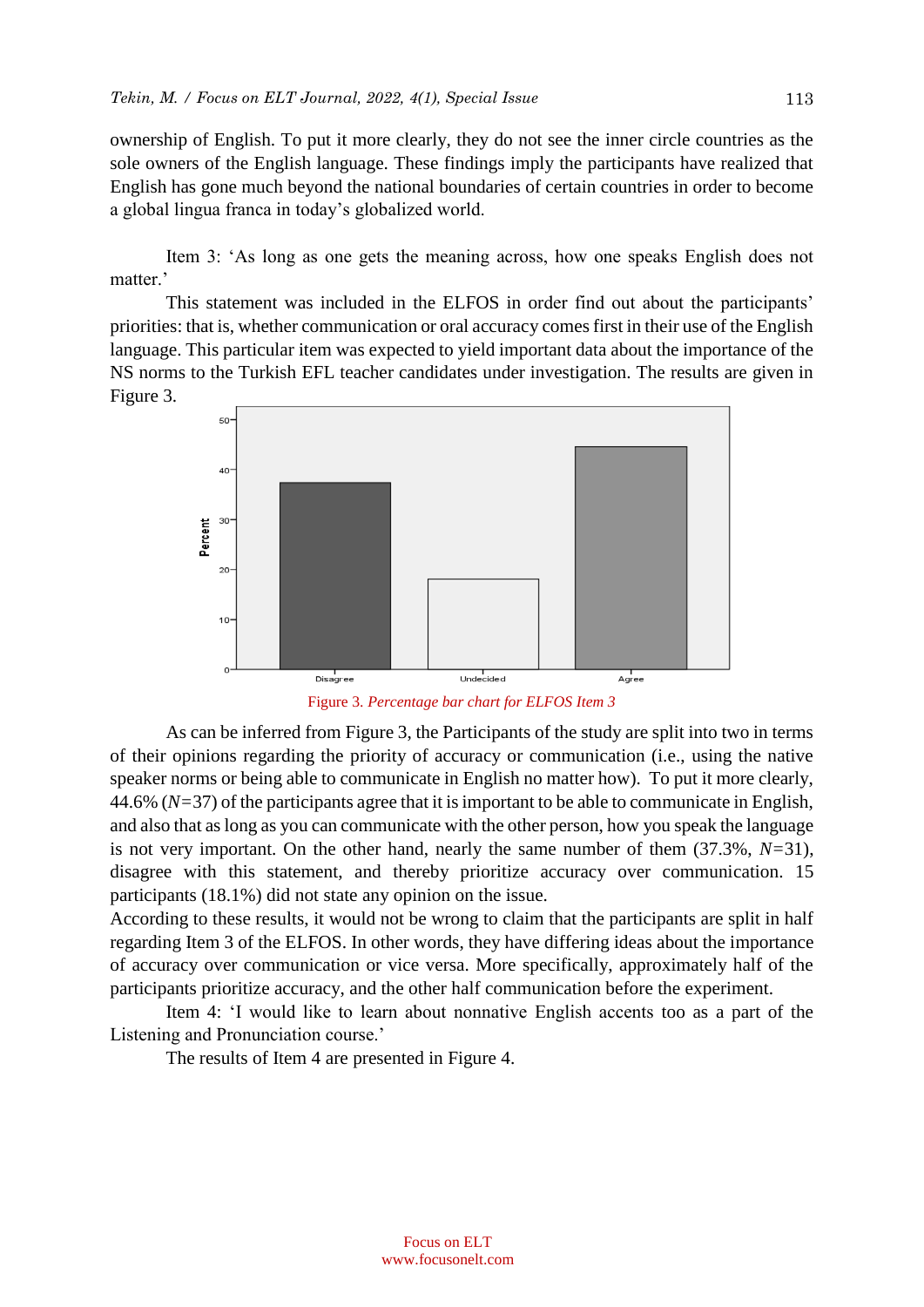

Figure 4. *Percentage bar chart for ELFOS Item 4*

This fourth item was incorporated into the questionnaire in order to collect data about the participants' reactions towards the inclusion of nonnative English varieties in English lessons. This item was worded by targeting a particular course; that is the Listening and Pronunciation course because of two reasons: it seemed to be the most relevant course for the inclusion of nonnative English varieties, and also the researcher was offering this course at the time of data collection.

Figure 4 clearly displays that the majority of the participants agree with this statement. More specifically, 74.7% (*N=*62) of the participants reported a positive opinion about the teaching of different English accents as a part of the Listening and Pronunciation Course. In other words, learning about different English varieties is perceived as a desirable activity by these participants. 15.7% (*N=*13) participants did not indicate a clear opinion on the item; and only 9.6% (*N=*8) were opposed to the idea of incorporating nonnative English accents into the course syllabus. According to these results, the majority of the EFL teacher candidates in this study display positive attitudes towards the teaching of different English accents in the Listening and Pronunciation Course.

Item 5: 'I would like the lecturers in my department to use the native accents of English while lecturing.'

The fifth item of the questionnaire aimed to find out about the participants' expectations about the English used by their lecturers. In a way, it was related to the third item; that is, as long as you can communicate in English, how you speak it is not very important. The results are displayed in Figure5. Figure 5 clearly indicates that for the majority of the participants (61.4%, *N=*51) the lecturers' accents are important, and that they would prefer native-like English in lectures. In addition, a relatively high percent of the students (30.1%, *N=*25) did not state any opinion on the item. Only a small minority of the Participants (8.4%, *N=*7) disagreed with the proposition in this item. These results clearly indicate that native-likeness is still valued by Turkish ELF teacher candidates.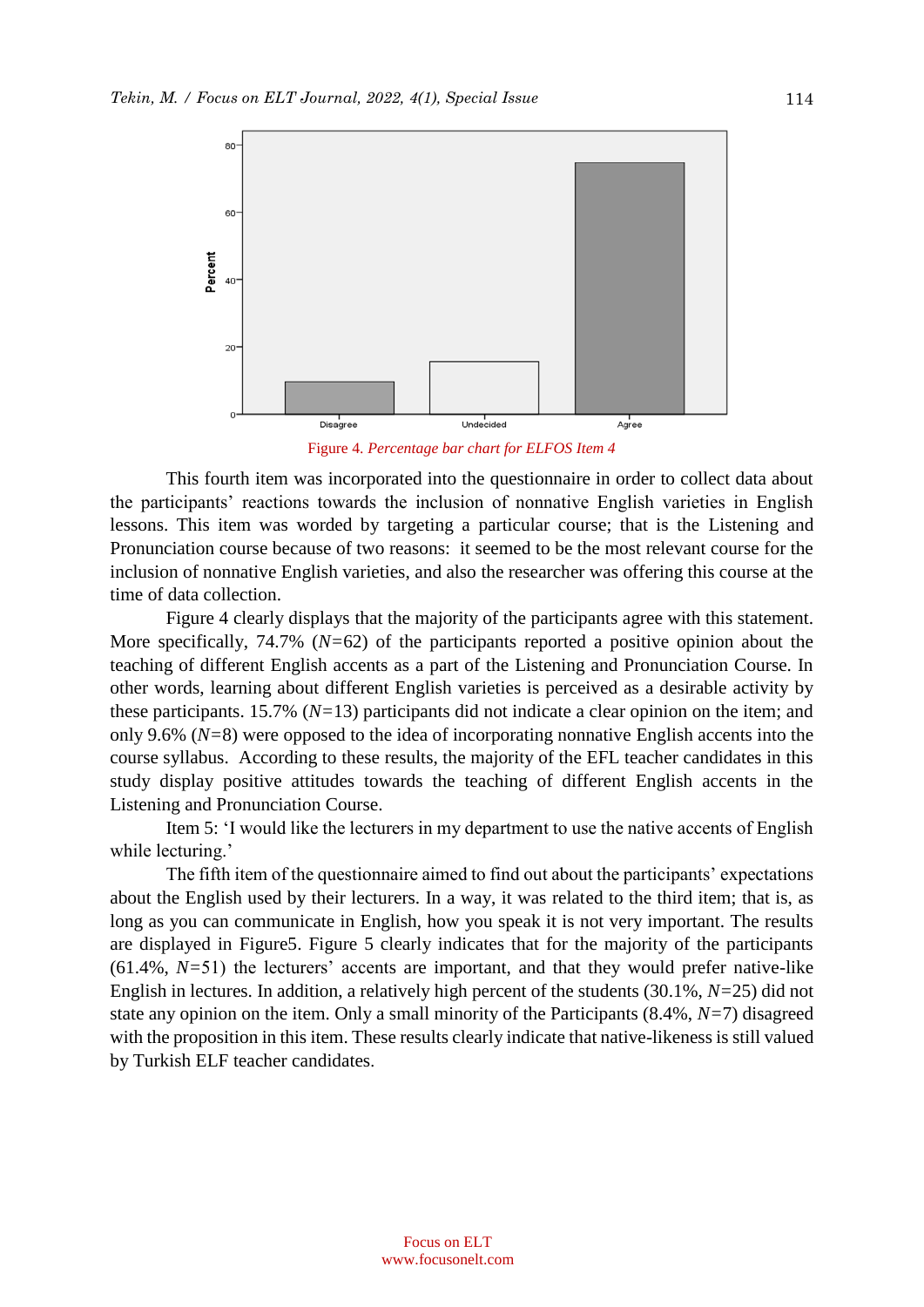

#### Figure 5. *Percentage bar chart for ELFOS Item 5*

The findings from Item 5 may seem to be contradicting the results of Item 4 at first glance. However, a thorough analysis on the results reveals no contradiction. After all, it is one thing to learn about different accents of English as a requirement of the pronunciation course, and yet quite another thing to use them in class for instructional purposes. All in all, the majority of the participants would not welcome nonnative lecturers.

Item 6: 'I would like to speak with a native accent of English.'

This last item aimed to discover the participant's expectations about themselves; more clearly whether they would prefer to be native-like English users or not. The results are displayed in Figure 6. These results are in keeping with the results of the previous item because in both items the participants clearly indicated how much they valued the native accents of English. Just as most of them favored native-like lecturers in Item 5, the overwhelming majority (95.2%, *N=* 79) of them reported a desire for the ability to speak English with a native accent in this item. Only 3.6% (*N=*3) disagreed with the statement, and one student was undecided about it.



Figure 6. *Percentage bar chart for ELFOS Item 6*

When the results from items 5 and 6 are read together, it can clearly be seen that for Turkish ELF teacher candidates, native like usage of English is still an important goal. It is hardly surprising, however, when one thinks about all the emphasis on native-like accuracy and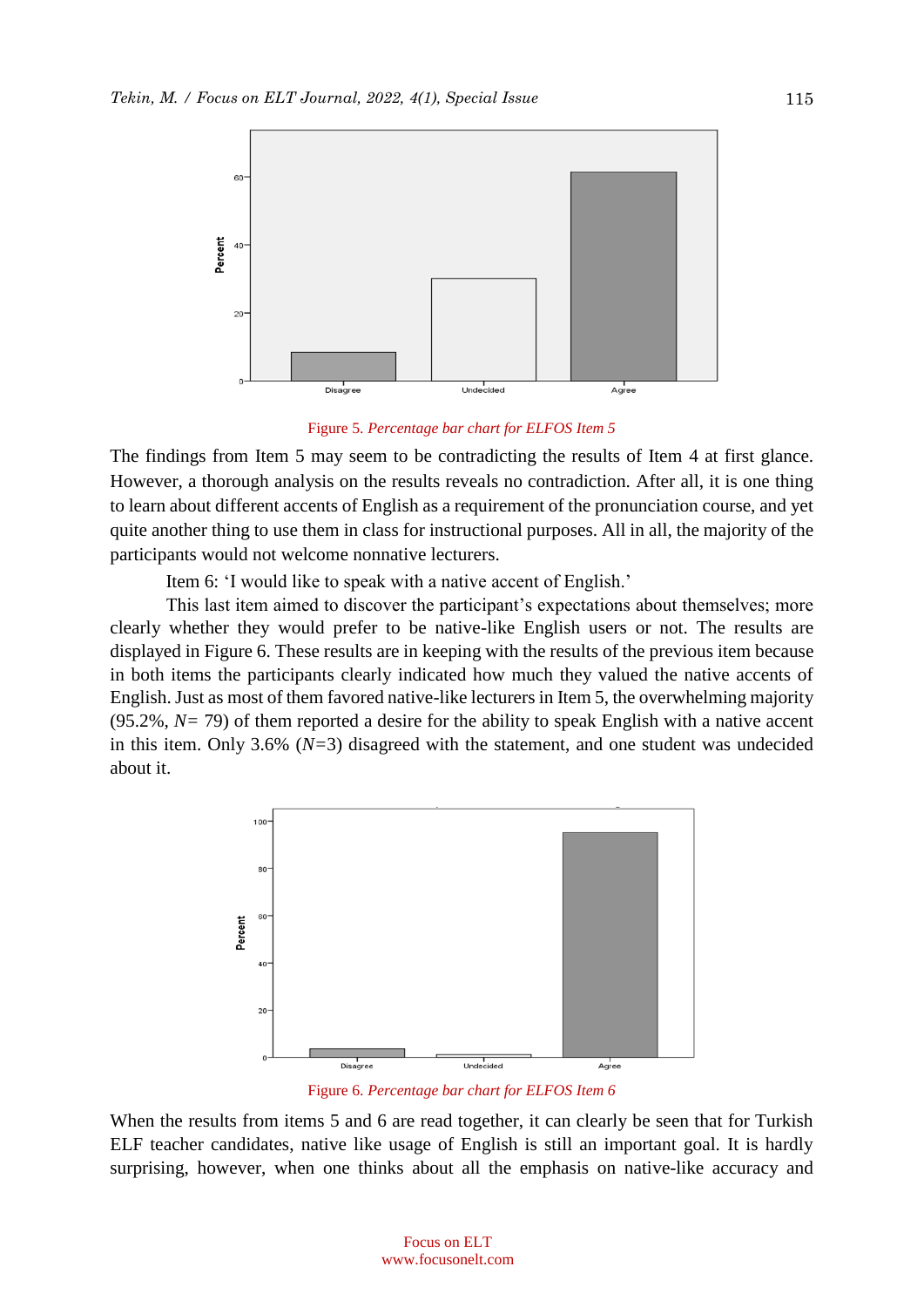pronunciation in almost all of the English courses they have taken so far (see Bayyurt & Altinmakas, 2012).

#### Post-ELFOS results

Research Question 2 is answered in this section: Would the partipants' opinions change in any way after exposure to different listening passages and active involvement in different culture teaching practices as part of a semester-long experiment?

ELFOS was administered after the experiment as a post scale to reveal the possible changes in the participants' opinions about the same six items. In order to determine the effects of time and group on the students' responses, the means of each item in the pre-ELFOS was also compared with the mean scores of the post-ELFOS through a repeated measures MANOVA. The results are reported with one-tailed significance values since the direction of the change was predicted before the experiment. Descriptive statistics of the post-ELFOS are given in Table 3.

|  |  | Table 3. Descriptive statistics for the post-ELFOS |  |  |
|--|--|----------------------------------------------------|--|--|
|--|--|----------------------------------------------------|--|--|

| Item $#$       | Item                                                                                                                          | Mean | <b>SD</b> |
|----------------|-------------------------------------------------------------------------------------------------------------------------------|------|-----------|
|                | English is an international common language                                                                                   | 2.96 | .24       |
| $\overline{2}$ | English only belongs to the nations who use it as their mother tongue (e.g. England,<br>America, Australia, New Zealand etc.) | 1.32 | .66       |
| 3              | As long as one gets the meaning across, how one speaks English does not matter.                                               | 2.24 | .84       |
| $\overline{4}$ | I would like to learn about nonnative English accents too as a part of the Listening and<br>Pronunciation course.             | 2.45 | .80       |
| 5              | I would like the lecturers in my department to use the native accents of English while<br>lecturing.                          | 2.54 | .66       |
| 6              | I would like to speak with a native accent of English.                                                                        | 2.80 | .57       |

The results of the MANOVA revealed a main effect of time only on Item  $4$  ( $F_{1,80}=3.35$ ,  $p=.036$ ,  $\eta \rho^2 = 0.040$ ) and Item 6 ( $F_{1,80} = 3.68$ ,  $p = .029$ ,  $\eta \rho^2 = .044$ ), as well as an interaction effect between time and group on Item 3 ( $F_{2,80}=5.85$ ,  $p=.002$ ,  $\eta p^2=.128$ ). To put it more clearly, the participants' opinions regarding Item 4 and 6 changed significantly after the experiment; and this change was independent of the groups. More specifically, more participants disagreed with Item 4, and agreed with Item 6 in Time 2. The LSD post-hoc test revealed that the only significant mean difference (*p=*.013) occurred between the IG (*M=*4.01, *SE=*.16) and COG (*M=*3.50, *SE=*.15). The main effects of time and group on Item 4 (I would like to learn about nonnative English accents too as a part of the Listening and Pronunciation course) is seen in Figure 7.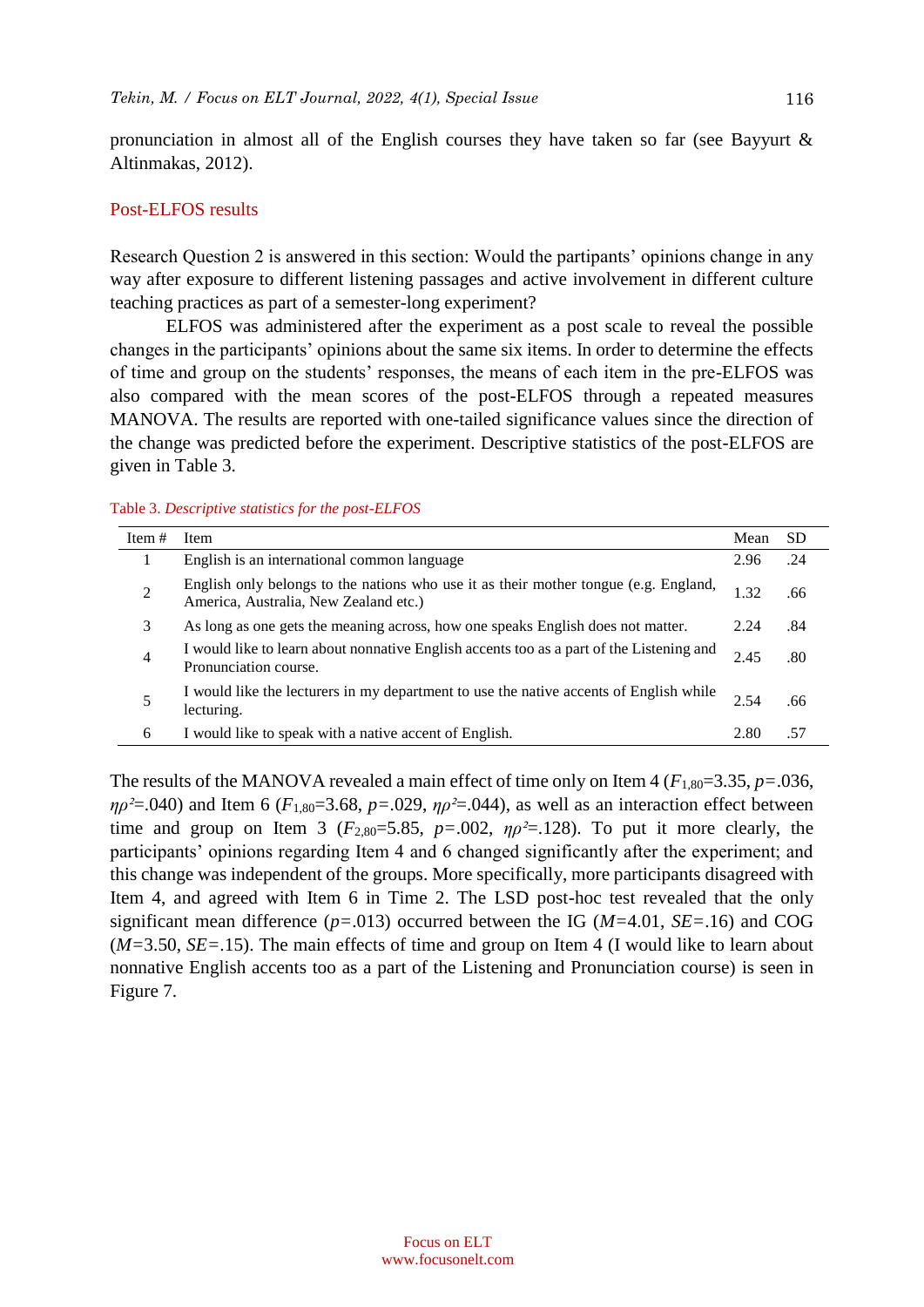

Figure 7. *Main effect of time on ELFOS Item 4*

Figure 7 clearly shows a noteworthy negative change in the COG regarding their views about the teaching of nonnative English varieties. They were less willing to learn about those accents in the classroom. Minor insignificant changes were observed in the other two groups. The IG students more or less preserved their initial positions regarding this item.

The main effect of time on Item 6 (I would like to speak with a native accent of English) can be seen in Figure 8. As displayed in Figure 13, more students disagreed with this statement from Time 1 to Time 2, indicating that they would not like to speak with a native accent of English, and the decrease in their mean scores of the item was independent of the groups. The sharpest decrease was determined in the IG. This opinion change can be a result of the participants' raised awareness levels regarding the difficulty, or impossibility of speaking with a native accent. In this respect, both culturalist and interculturalist practices may have affected their opinions. The participants might have discovered that it was not possible for them to be native-like after they became more acquainted with English varieties and their own accents. Therefore, some students might have abolished the unrealistic goal of being native-like, and adopted the realistic goal of intelligibility.



Figure 8. *Main effect of time on ELFOS Item 6*

117

Focus on ELT www.focusonelt.com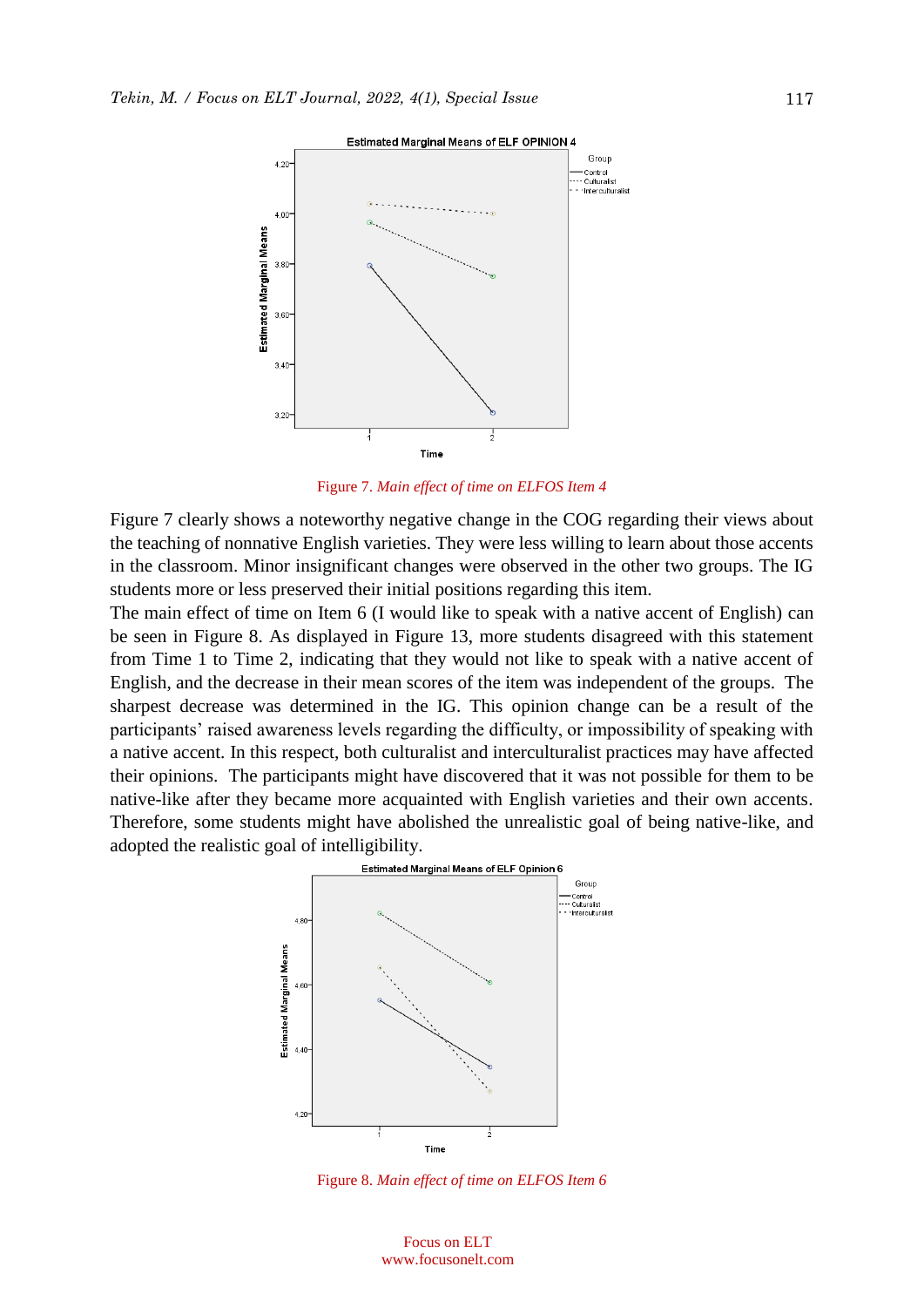The between-subjects MANOVA results, on the other hand, indicated a statistically significant main effect of group only on Item 3 ( $F_{2,80}=2.72$ ,  $p=.036$ ,  $n\rho^2=.064$ ). An investigation into possible interaction effects on the same item revealed that time interacted significantly with group only on Item 3. In other words, only Item 3 (as long as one gets the meaning across, how one speaks English does not matter) differentiated the three groups after the experiment.

The time and group interaction can be seen in Figure 9, which clearly shows that the COG students did not change their opinions on this item in Time 2. There was a slight decrease in the number of participants who disagreed with it in the CG. The most radical change was observed in the IG, indicating more positive opinions regarding the priority of communication over accuracy or vice versa. More specifically, the students in the IG reported a stronger belief after the experiment that communication was more important than accuracy.



Figure 9. *Time and group interaction on ELFOS Item 3*

A reading of items 3 and 6 together reveals that ELF-informed interculturalist practices can affect Turkish EFL teacher candidates' opinions in the sense that they may not want to speak English with a native accent anymore, and they instead start to believe that as long as one gets the meaning across, how one speaks English is not that important. In other words, interculturalist practices help language learners prioritize communication over accuracy.

#### **Discussion**

Learner beliefs and attitudes have a context specific and dynamic nature; therefore, they may show great variation in different contexts and times (Tanaka & Ellis, 2003). The descriptive analysis of the ELFOS revealed strongly positive attitudes towards native English varieties; and generally positive opinions about the teaching of culture and nonnative varieties in the language classroom. These results clearly indicate the superiority of native English accents over nonnative ones as role models for the Turkish EFL teacher candidates in this study. As for the nonnative accents, the majority of them are not against their introduction to the language classroom in the format of general knowledge. However, they would certainly avoid these accents in their own speech. One can also infer from these results that Turkish EFL teacher candidates will mainly use the native varieties of English when they themselves become teachers of English.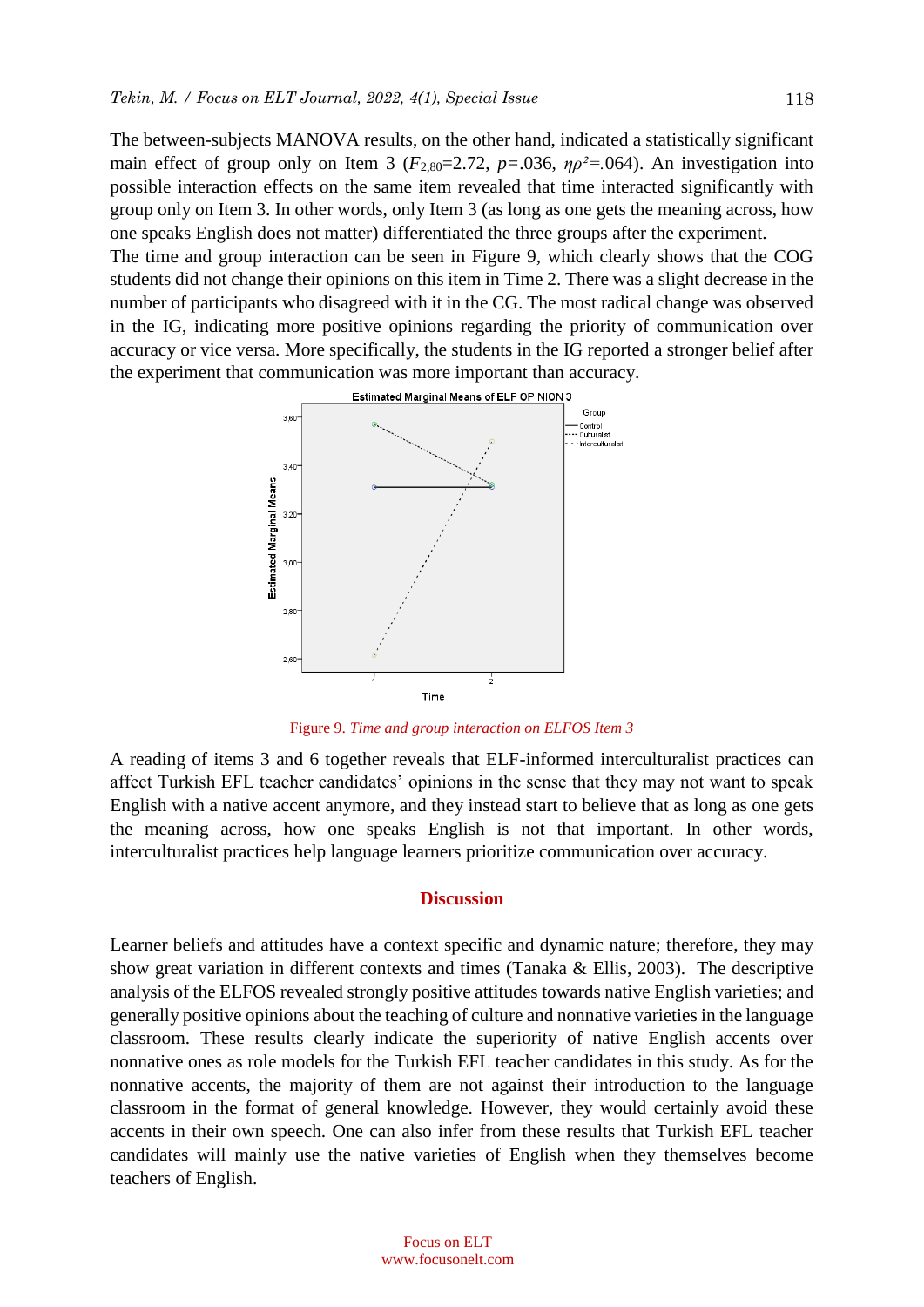The findings of the present study are similar to those of Uygun's (2012), and Galloway and Rose's (2014) because in both of these studies, the participants understood the changing global role of English in today's world, and also prioritized communication over native-like accuracy; but still preferred native English varieties for their own learning. In other words, they had a relatively high level of awareness regarding the ELF perspective but had little or no idea about what this new perspective implied in terms of FL teaching and learning. Csizér and Kontra's (2012) study, which was conducted on 239 Hungarian language learners, reported similar findings in the sense that their participants were trapped between, on one side, awareness of the ELF perspective, and on the other, the importance of native English as a role model. The standard native English variety exerted a more powerful effect on the participants' thinking even after becoming aware of the ELF perspective.

The Analysis of the ELFOS by means of MANOVA indicated a main effect of time on Item 4 and Item 6, and an interaction effect between time and group on Item 3. In other words, the participants' opinions regarding items 4 and 6 changed significantly after the experiment irrespective of group; and their opinions about Item 3 created significant group differences. In other words, Item 3 was the only item of the ELFOS that differentiated the groups significantly in Time 2. To put it more clearly, the IG participants agreed more with the statement that 'as long as one can communicate, how one speaks English is not very important'. In this respect, it can clearly be seen that the experiment was successful in helping the IG members to prioritize communication over accuracy.

Although the within-subjects contrasts of MANOVA did not show any time-group interaction on Item 4, the between-subjects analysis revealed a significant main effect of group on this item. Besides, the LSD post hoc test showed a significant difference between the COG and IG, with a noteworthy decrease in the COG's scores. The IG students preserved their previous position, and the CG participants, though not significant, disagreed less with the statement in Time 2, that is immediately after the experiment. The COG's responses to Item 4 underline the negative impact of native variety-only (RP in this case) phonetics instruction on attitudes towards the use of nonnative accents in the classroom. From this aspect, undergraduate ELT programs can be redesigned or simply enriched with ELF and intercultural practices.

The participants' opinions changed significantly from Time 1 to Time 2 on Item 6 of ELFOS too. Although this change was not enough to create group differences, it was still noteworthy so see a decrease in the mean scores of all groups. To put it more clearly, significantly more participants disagreed with the idea of speaking with a native accent of English in Time 2. This change might have resulted from a sufficient number of participants' realization of the fact that it was not possible for them to speak with a native accent of English. Native-likeness is an unrealistic goal anyway (Seidlhofer, 2004). In this respect, the participants of this study prioritized mutual intelligibility more (see Jenkins, 2006) in Time 2. The significant time-group interaction on Item 3 scores also supports this finding. The COG, on the other hand, did not change their opinions significantly, and the CG agreed less with it, thereby putting accuracy before communication. These findings display the effect of the intervention, and clearly emphasize the important effect of presenting linguistic and cultural diversity in the language classroom on language learners' perceptions about English native accents. IG's prioritization of intelligibility over native-like accuracy in Time 2 can be seen as a good predictor of their future practices as language teachers. When they become teachers, they are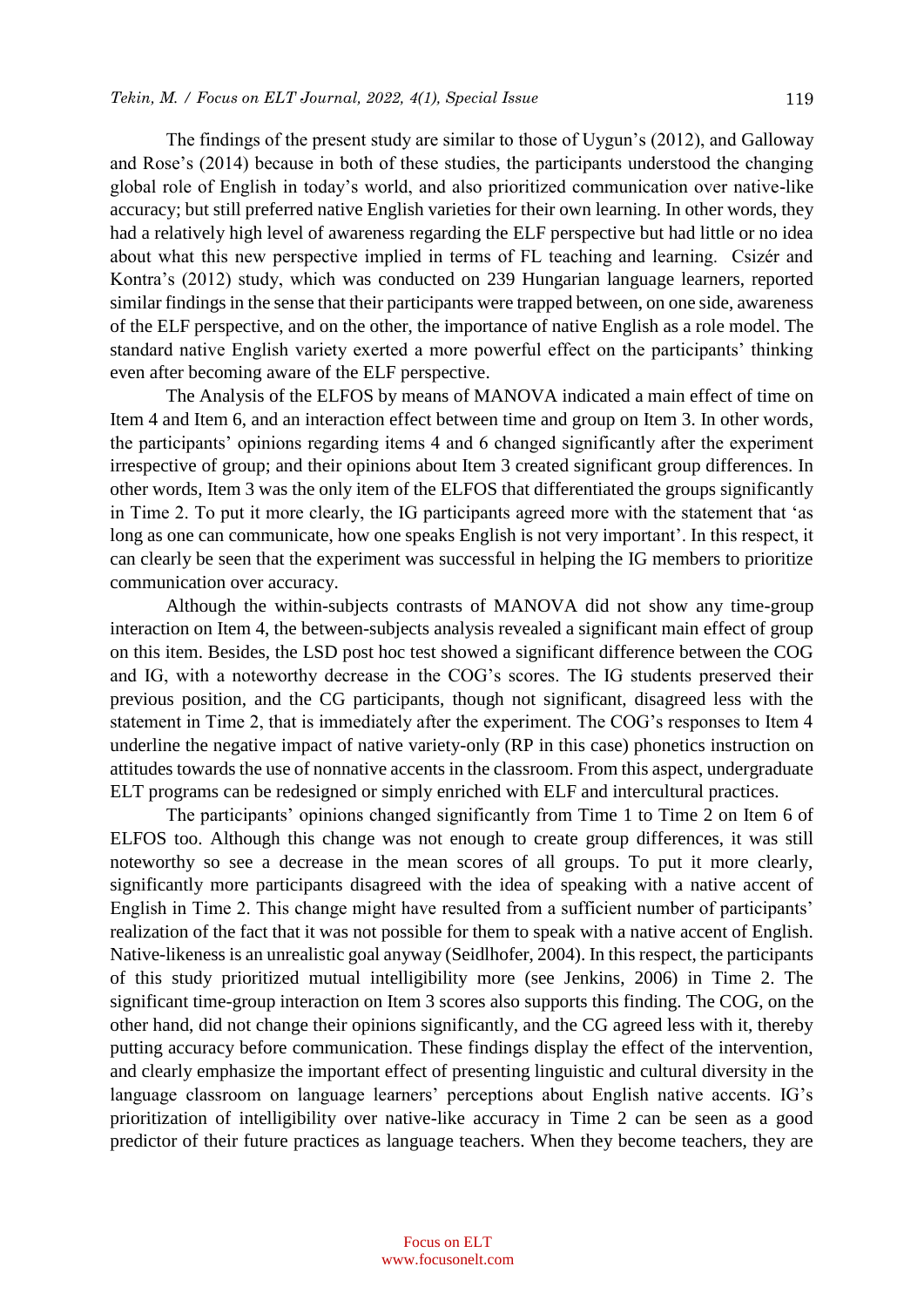expected to be concerned more with communication rather than error correction, and thereby contribute positively to their students' communicative skills.

The findings also support Bayyurt and Altinmakas' (2012) and Uygun's (2012) studies in the sense that the great majority of Turkish EFL university students take native English varieties as models for themselves, which indicates that sounding native-like is still very important for Turkish EFL learners. 66% of Uygun's participants, who were EFL teacher candidates, reported that they would prefer a native English variety when they became teachers. Like the participants of Bayyurt and Altinmakas but unlike those of Uygun's, however, the majority of the participants in the present study reported a preference for the RP rather than the GA. The participants of both Uygun's study and this study reported similar reasons for preferring one of the two native English accents though; more specifically, the GA is generally perceived to be clearer and easier to understand whereas the RP is seen as the original spoken form of the English Language, and also more prestigious. When it comes to exposing learners to nonnative English varieties, 71% of Uygun's participants reported that it was important to familiarize students with different Englishes, which is also in keeping with the findings of the present study. When the findings of both studies are taken together, it is clearly seen that for Turkish EFL teacher candidates, the inner circle standard accents are still important both as models for their own learning, and also for instructional purposes. However, they also believe that exposure to nonnative varieties is important, but only for creating familiarity with different English accents. They do not want to take them as models.

#### **Conclusion**

As reported by Coşkun (2010), The Council of Turkish Higher Education supports the ELF perspective from an exposure point of view for the course Listening and Pronunciation II. The council especially suggests the presentation of native and nonnative spoken English varieties together in this course. Although it is an important step to weaken the hegemony of inner circle countries and their Englishes in ELT programs, many teacher educators unfortunately ignore this recommendation, and still prioritize the RP or GA phonetics in their courses. Besides, other EFL teacher education courses prioritize the inner circle countries, their English varieties, lifestyles, literatures too as if they were the sole owners of the English Language (Bayyurt & Altinmakas, 2012). This study shows that such practice has a negative impact on Turkish EFL teacher candidates' PC. In other words, they become less welcoming of both cultural and linguistic diversity. Needless to say, when these teacher candidates become teachers of English, they are likely to prioritize native countries and their Englishes, and this vicious circle makes a revolutionary change in ELT practices impossible.

If language learners realize that there is not only one correct form of English, they will feel better about their own Englishes (see Farrell & Martin, 2009; Matsuda, 2003; Matsumoto, 2011). According to the results of this study, EFL teacher candidates may still set being nativelike as a goal in their learning (e.g., Csizér & Kontra, 2012; Galloway, 2013; Galloway & Rose, 2014; Matsuda, 2003; Rivers, 2011; Uygun, 2012), but the realization that even native speakers vary to a large extent in their English will hopefully lead them to become more critical of the whole concept of Native English as well as the superiority of it over nonnative English varieties. In short, this study reveals that, making a significant difference is possible through following different classroom procedures and materials throughout a freshman year course in an ELT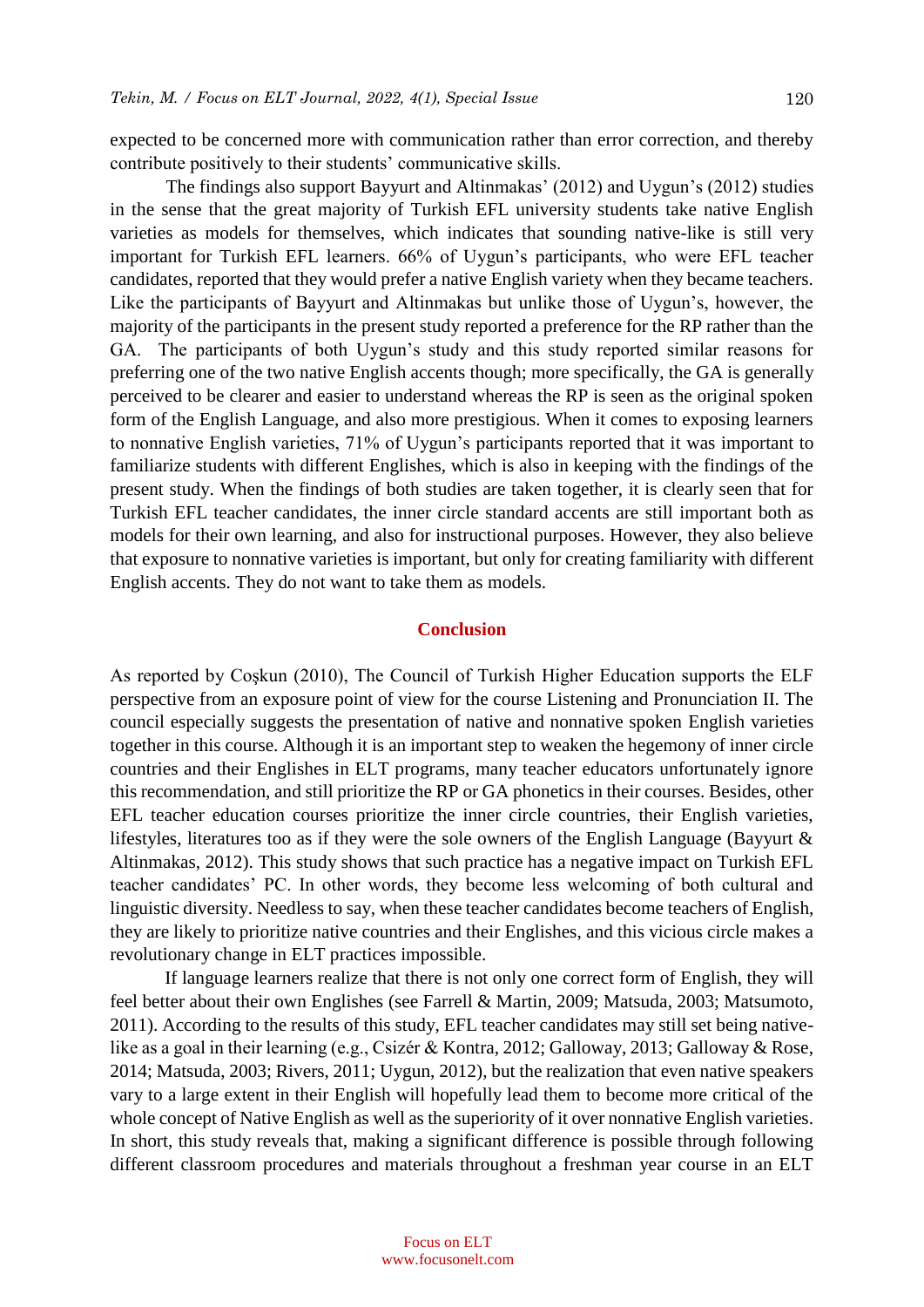program of a Turkish university; and this finding has implications for future researchers who want to conduct studies on ELF.

#### **Acknowledgements**

The data reported in this article were taken from Mustafa TEKİN's Unpublished Doctorate Thesis entitled "Effect of a culturalist versus an interculturalist approach in ELT on Turkish EFL teacher candidates' proteophilic competence". METU (2015).

I would like to express my deepest gratitude to Prof. Gölge Seferoğlu, my PhD thesis supervisor, for making this possible for me. It would have been very difficult to complete my thesis without her encouraging guidance and support.

#### **References**

- Abeywickrama, P. (2013). Why not nonnative varieties of English as listening comprehension test input? *RELC Journal, 44*(1), 59-74.<https://doi.org/10.1177/0033688212473270>
- Bayyurt, Y. (2006). Non-native English language teachers' perspective on culture in English as a foreign language classrooms. *Teacher Development*, *10*(2), 233-247.

<https://doi.org/10.1080/13664530600773366>

- Bayyurt, Y., & Altinmakas, D. (2012). A WE-based English communication skills course at a Turkish university. In A. Matsuda (Ed.), *Principles and practices of teaching English as an international language* (pp.169- 182). Multilingual Matters. <https://doi.org/10.21832/9781847697042-013>
- Bayyurt, Y., & Sifakis, N. C. (2013, February). Transforming into an ELF-aware teacher: insights from a selfeducation program. In *New frontiers in teaching and learning English: Book of abstracts*. Symposium conducted at Verona University, Italy.
- Canagarajah, A. S. (2007). Lingua franca English, multilingual communities, and language Acquisition. *The Modern Language Journal, 91*, 923-939. <https://doi.org/10.1111/j.1540-4781.2007.00678.x>
- Coşkun, A. (2010). Whose English should we teach? Reflections from Turkey. *ESP World, 9*(1), 1-20.
- Coşkun, A. (2011). Future English teachers' attitudes towards EIL pronunciation*. The Journal of English as an International Language, 6,* 47-68.
- Crystal, D. (2003). *English as a Global Language (2nd ed.)*. Cambridge University Press. <https://doi.org/10.1017/CBO9780511486999>
- Csizér, K., & Kontra, E. (2012). ELF, ESP, ENL and their effect on students' aims and beliefs: a structural equation model. *System, 40*(1), 1-10. <https://doi.org/10.1016/j.system.2012.01.002>
- Doğançay-Aktuna, S. (2005). Intercultural communication in English language teacher education. *ELT journal, 59*(2), 99-107. <https://doi.org/10.1093/eltj/cci023>
- Erling, E. J. (2005). The many names of English: A discussion of the variety of labels given to the language in its worldwide role. *English Today, 21*(1), 40-44. <https://doi.org/10.1017/S0266078405001094>
- Farrell, T. S. C., *&* Martin S*.* (2009). To teach standard English or World Englishes: A balanced approach to instruction. *English Teaching Forum, 2,* 2-7.
- Friedrich, P. (2002). Teaching world Englishes in two South American countries. *World Englishes, 21*(3), 441- 444. <https://doi.org/10.1111/1467-971X.00263>
- Galloway, N. (2013). Global Englishes and English language teaching (ELT) bridging the gap between theory and practice in a Japanese context. *System, 41*(3), 786–803. <https://doi.org/10.1016/j.system.2013.07.019>
- Galloway, N., & Rose, H. (2014). Using listening journals to raise awareness of global Englishes in ELT. *ELT Journal, 68*(4), 386–96. <https://doi.org/10.1093/elt/ccu021>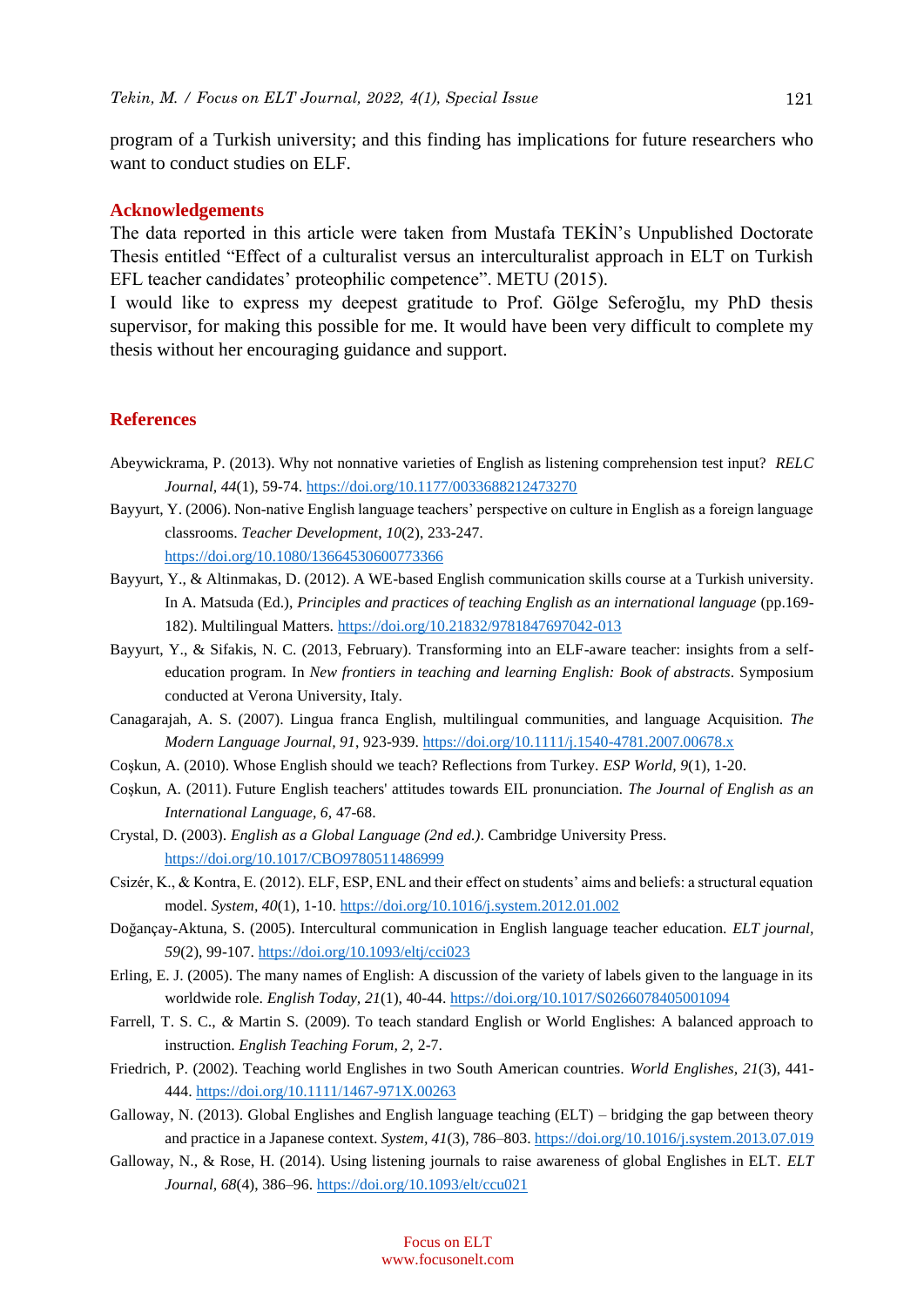- Hatch, E., & Lazaraton, A. (1991) *The Research Manual: Design and Statistics for Applied Linguistics*. Heinle & Heinle.
- Jenkins, J. (2002). A sociolinguistically based, empirically researched pronunciation syllabus for English as an international language. *Applied Linguistics*, *23*, 83-103. <https://doi.org/10.1093/applin/23.1.83>
- Jenkins, J. (2006). Current perspectives on teaching World Englishes and English as a lingua franca. *TESOL Quarterly, 40*, 157–181. <https://doi.org/10.2307/40264515>
- Jenkins, J. (2007). *English as a lingua franca: attitude and identity.* Oxford University Press.
- Jenkins, J. **(**2012). English as a Lingua Franca from the classroom to the classroom. *ELT Journal, 66*(4), 486– 494. <https://doi.org/10.1093/elt/ccs040>
- Kachru, B. B. (1985). Standards, codification and sociolinguistic realism: The English language in the outer circle. In R. Quirk & H. G. Widdowson (Eds.), *English in the world: Teaching and learning the language and literature* (pp. 11-30). Cambridge University Press.
- Kachru, B. B. (1992). World Englishes: approaches, issues and resources. *Language Teaching, 25,* 1-14. <https://doi.org/10.1017/S0261444800006583>
- Kachru, B. B. (2005). *Asian Englishes: Beyond the Canon.* Hong Kong University Press.
- Kaypak, E., & Ortaçtepe, D. (2014). Language learner beliefs and study abroad: A study on English as a lingua franca (ELF). *System, 42*, 355-367.<https://doi.org/10.1016/j.system.2014.01.005>
- Ke, I., & Cahyani, H. (2014). Learning to become users of English as a Lingua Franca (ELF): How ELF online communication affects Taiwanese learners' beliefs of English. *System, 46,* 28-38. <https://doi.org/10.1016/j.system.2014.07.008>
- Kuo, I. C. (2006). Addressing the issue of teaching English as a lingua franca. *ELT Journal, 60*(3), 219-221. <https://doi.org/10.1093/elt/ccl001>
- Lai, H.-Y. (2008). Learning English as an international language or not? A study of Taiwanese students' motivation and perceptions.' Unpublished EdD thesis, University of Warwick, U.K.
- Ling, S. (2008). World Englishes and English language teaching. *Sino-US English Teaching, 5*(12), 58-62.
- Matsuda, A. (2003). Incorporating World Englishes in teaching English as an international language*. TESOL Quarterly, 37*(4), 719-729. <https://doi.org/10.2307/3588220>
- Matsuda, A., & Friedrich, R. (2011). English as an international language: A curriculum blueprint. *World Englishes, 30*, 332–344.
- Matsumoto, Y. (2011). [successful ELF communications and implications for ELT: sequential analysis of ELF](http://www.mendeley.com/research/successful-elf-communications-implications-elt-sequential-analysis-elf-pronunciation-negotiation-str/) [pronunciation negotiation strategies,](http://www.mendeley.com/research/successful-elf-communications-implications-elt-sequential-analysis-elf-pronunciation-negotiation-str/) *The Modern Language Journal, 95*(1) 97-114.
- McKay, S. (2003). Teaching English as an international language: The Chilean context. *ELT Journal, 57*(2), 139- 148. <https://doi.org/10.1093/elt/57.2.139>
- Miyagi, K. (2006). Japanese EFL teachers' perceptions of nonnative varieties of English: Are they ready to include other Englishes in their classrooms? Unpublished M.A. thesis*.* McGill University, Montreal, Canada.
- Pishghadam, R., & Fahimeh, S. (2011). A qualitative analysis of ELT in the language institutes of Iran in the light of the theory of 'World Englishes'. *Journal of Language Teaching and Research, 2*(3), 569-579. <https://doi.org/10.4304/jltr.2.3.569-579>
- Prodromou, L. (1992). What culture? Which culture? Cross-cultural factors in language learning. *ELT Journal, 46,* 39-50. <https://doi.org/10.1093/elt/46.1.39>
- Rajagopalan, K. (2004). The concepts of "World English" and its implications for ELT. *ELT Journal, 58*(2), 111- 117. <https://doi.org/10.1093/elt/58.2.111>
- Rivers, D. J. (2011). Japanese national identification and English language learning processes. *International Journal of Intercultural Relations, 35,* 111–123. <https://doi.org/10.1016/j.ijintrel.2010.09.006>
- Schmitz, J. R. (2012). 'To ELF or not to ELF': English as a Lingua Franca: That's the question for applied